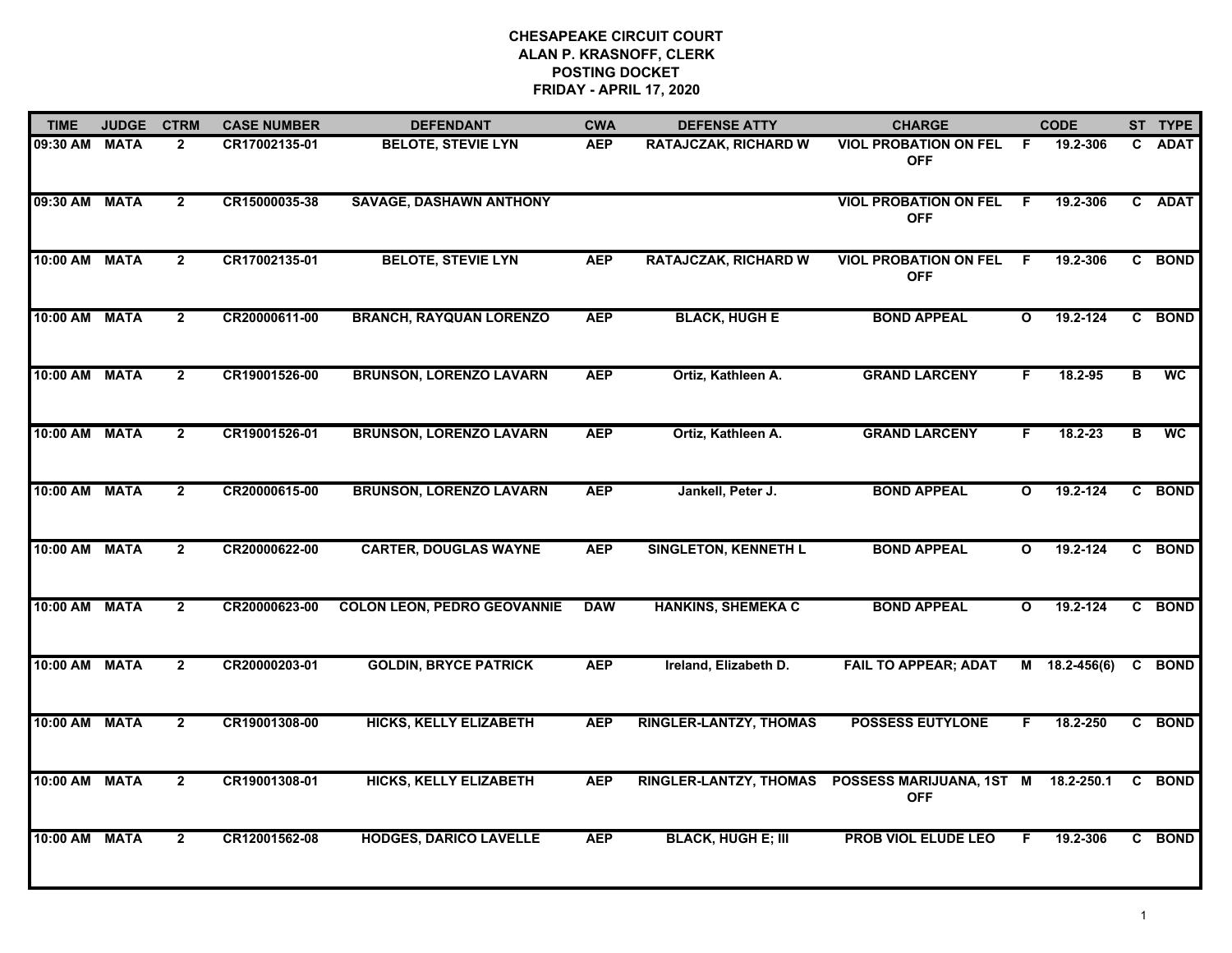## **CHESAPEAKE CIRCUIT COURT ALAN P. KRASNOFF, CLERK POSTING DOCKET FRIDAY - APRIL 17, 2020**

| TIME     | <b>JUDGE</b> | <b>CTRM</b> | <b>CASE NUMBER</b> | <b>DEFENDANT</b>           | <b>CWA</b> | <b>DEFENSE ATTY</b>   | <b>CHARGE</b>                              | <b>CODE</b> | ST TYPE     |
|----------|--------------|-------------|--------------------|----------------------------|------------|-----------------------|--------------------------------------------|-------------|-------------|
| 10:00 AM | <b>MATA</b>  |             | CR20000610-00      | <b>LASCO, ERNIE TYRONE</b> | <b>AEP</b> | CHAPMAN, NATHAN A     | <b>BOND APPEAL</b>                         | 19.2-124    | <b>BOND</b> |
| 10:00 AM | <b>MATA</b>  |             | CR17001135-01      | <b>SIMONS, LOUISE ANN</b>  | <b>AEP</b> | <b>SHORT, JAMES E</b> | <b>VIOL PROBATION ON FEL</b><br><b>OFF</b> | 19.2-306    | <b>BOND</b> |